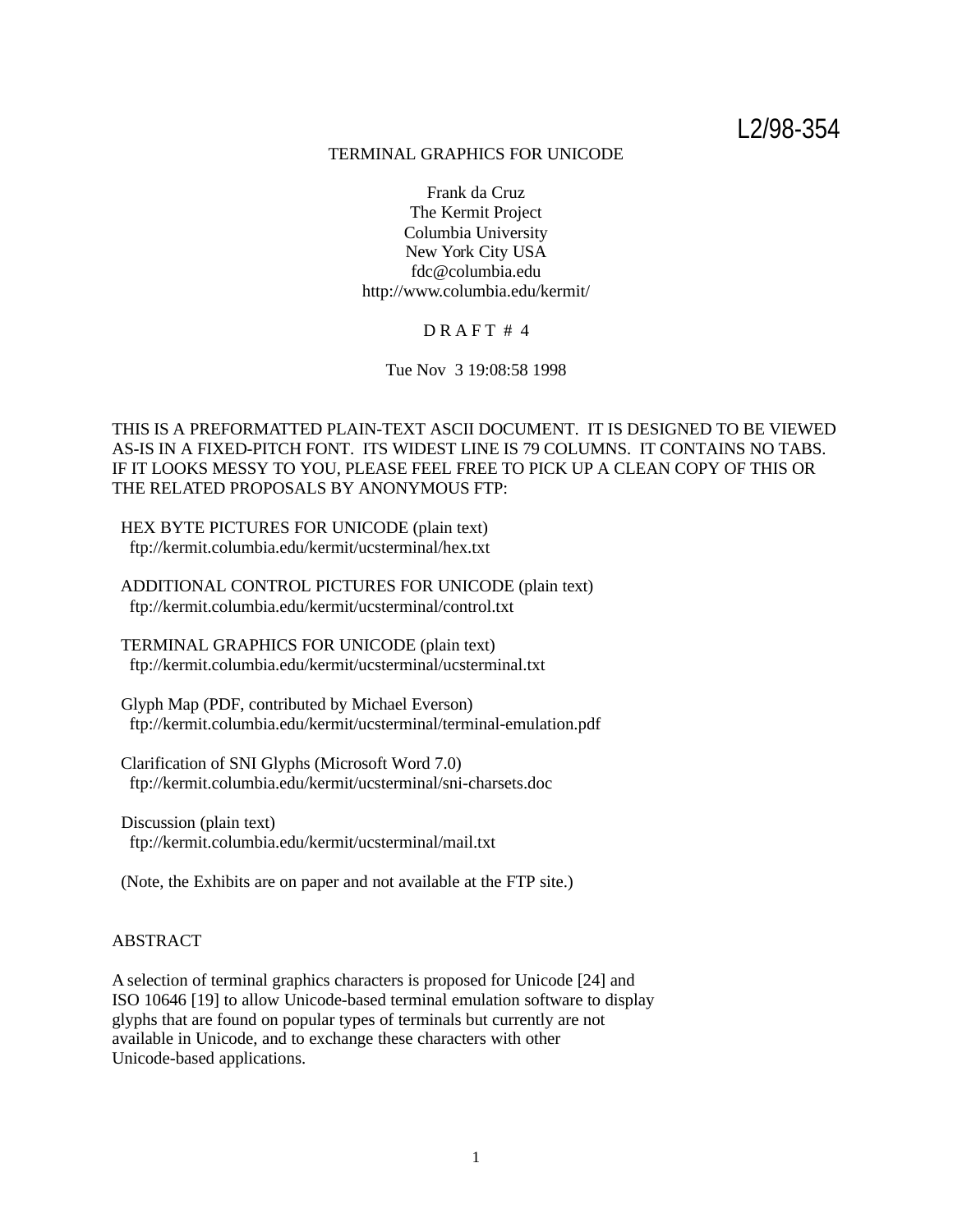## **CONTENTS**

- 1. Introduction
- 2. Scope
- 3. Organization
- 4. (deleted)
- 5. 3270 Terminal Operator Status Indicators
- 6. Math Symbols
- 7. Line, Box, and Block Characters
- 8. Unfinished Business
- 9. Summary of Proposed Additional Characters
- 10. References
- 11. Exhibits

# Tables:

- 5.1. 3270 Terminal Operator Status Indicators
- 6.1. Math Symbols for Terminals
- 7.1. Additional Line, Box, and Block Characters
- 9.1. Census of New Characters

## Figures:

- 5.1. Connected Rectangles
- 7.1. "Framus" Glyphs

# Notation:

- . Numbers in (parentheses) are footnote references, keyed to footnotes at the bottom of the section in which they appear.
- . Numbers in [brackets] are keyed to the References in Section 10.
- . Letter-Digit in brackets refers to an Exhibit in Section 11.

Grateful acknowledgements to those whose comments on previous drafts are reflected in this one: Kevin Bracey, Michael Everson, Doug Ewell, Asmus Freytag, Christine Gianone, Tony Harminc, Elliotte Rusty Harold, Edwin Hart, Kent Karlsson, Paul Keinanen, Markus Kuhn, Alain LaBonté, Heinz Lohse, Rick McGowan, Sean O'Leary, Jonathan Rosenne, Otto Stolz, Geoffrey Waigh, Kenneth Whistler. Special thanks to Michael Everson for his rendition of the proposed glyphs.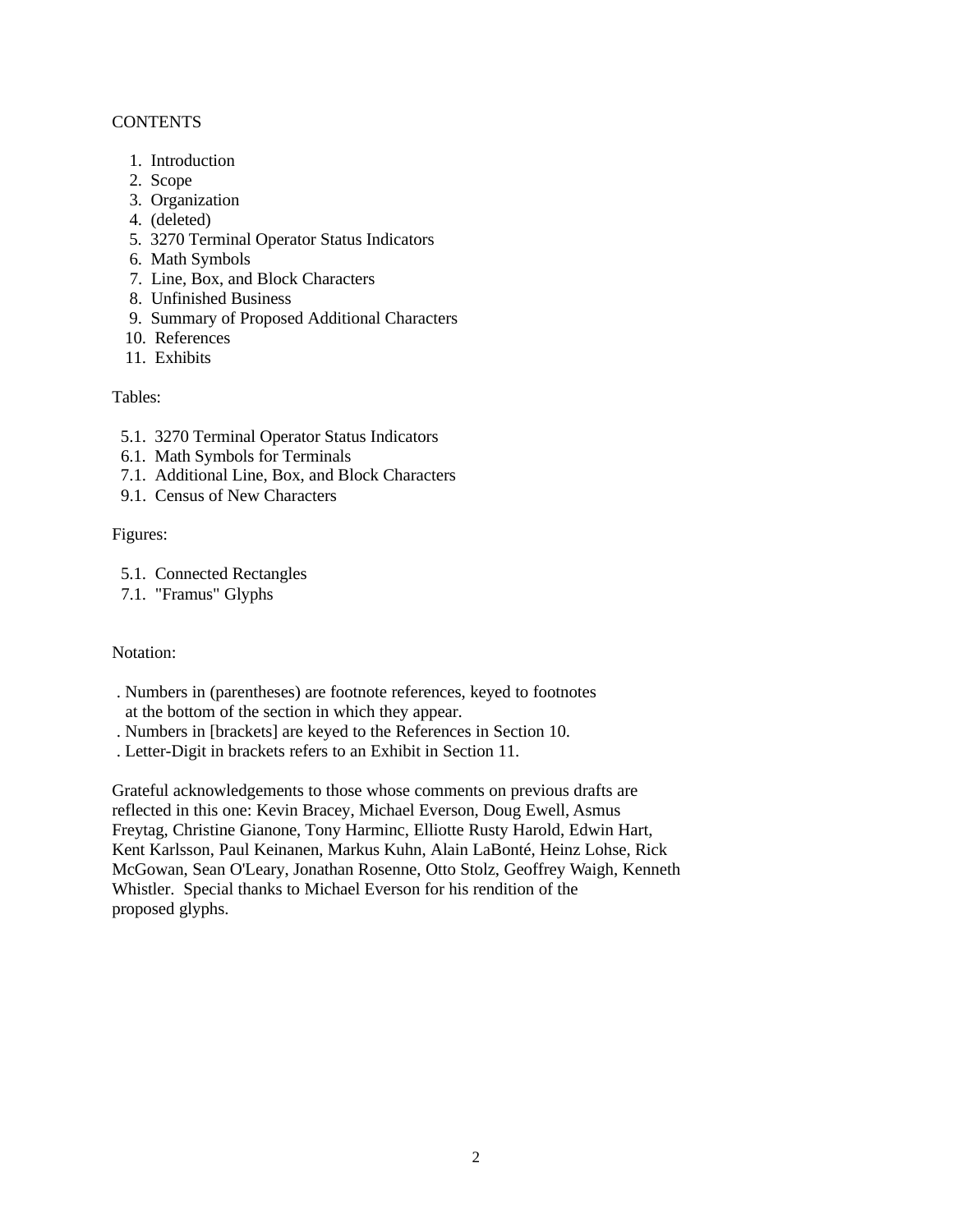#### 1. INTRODUCTION

Terminal-host communication was the dominant form of interaction between human and computer from about 1974 (when CRTs became affordable)(1) to about 1994 (when the Web and Windows took over the mass market). Terminal-host communication is still widespread, especially in large organizations, and is expected to remain so for decades to come, playing an important part in organizations like universities, hospitals, government agencies, and corporations with central computing facilities, for use in applications ranging from sofware development and system/network administration, to email and text-based Web access, to data entry and inquiry, to transaction processing, and it is also important to people who use speech or Braille devices and Telecommunications Devices for the Deaf (TDDs).

A text terminal, for purposes of this document, is a device for entry and display of text in a fixed-pitch font on a screen (or on paper) in which graphic characters are displayed as glyph images in rows and columns of "cells" of fixed and uniform size, one glyph image per cell. Text terminals generally display (or otherwise handle) the characters of ASCII [1] or EBCDIC [13], and often also accented or non-Roman letters (or ideograms), and often also "graphics" (2) (non-alphabetic, non-digit, non-punctuation) characters for purposes of line- and box-drawing, mathematics, or other special effects, and they also accept control characters or escape sequences for formatting.

In recent years, physical terminals have largely disappeared from the scene, their functions subsumed into PCs running terminal-emulation software alongside other applications. Unicode (viewed as a process) has effectively met the need for encoding the earth's writing systems, but so far it is not as well suited to terminal emulation as it might be since it lacks some of the required graphics characters.

Without a standard encoding for the missing glyphs, each maker of terminal emulation software must create or contract for custom fonts with private encodings. Such fonts are not compatible with other (otherwise compatible) fonts on the same platform (e.g. when copying from a terminal window and pasting to a word processor), nor with each other. Furthermore, should Unicode printers become standard equipment on PCs, terminal graphics characters will not print correctly on them (e.g. when used with the terminal's transparent printing, autoprinting, or dump-screen features).

This document proposes a modest repertoire of terminal graphics characters to be added to Unicode and ISO 10646, to supplement those already there (e.g. the line and box drawing characters at  $U+2500$ ) to which all makers of fonts, code pages, and printers can refer when designing their products, and upon which all makers of terminal emulation and/or debugging software can base their screen displays.

To state the motivation for this and the companion proposals (see Section 2.2.) as clearly as I can: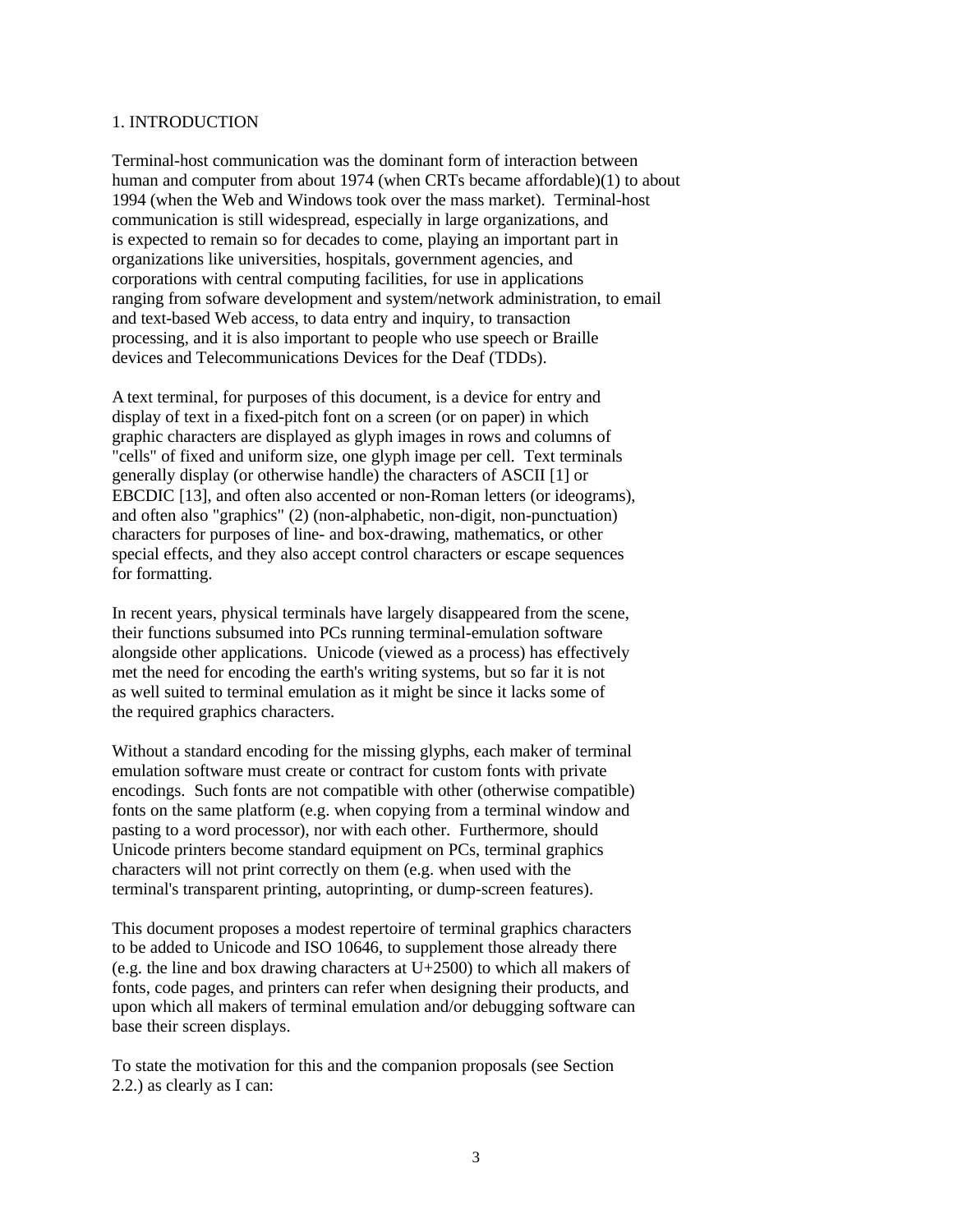- 1. There are numerous terminal emulation products on the market, with a user base numbering in the millions.
- 2. Increasingly, these products are designed for and used on systems like Windows NT -- that have Unicode fonts.
- 3. Many terminal based applications take full advantage of the features and glyph repertoires of the terminals they are designed for (far beyond the simple models supported, e.g. by termcap/terminfo).
- 4. The glyph repertoire of many common terminals -- VT100/VT220, Wyse, Siemens Nixdorf, Data General, etc, include glyphs that are not presently in Unicode.
- 5. Customers of terminal emulation products often demand complete and accurate emulation.
- 6. In order to succeed, makers of terminal emulation software must create private fonts containing the missing glyphs (which, as an aside, unnecessarily drives up the cost of the product for the end user) in the Private Use area.
- 7. Because of the closed and proprietary nature of this process, each terminal emulation product potentially (and in fact) encodes the same characters at different places.
- 8. Other applications use the Private Use Area for other purposes (and other glyphs).
- 9. The result is that terminal emulation products do not interoperate with each other or with other applications on the same platform.

For example, a VT100 or HP forms-based screen can not be pasted into a word processing document without changing the forms borders (etc, depending on exactly how they are encoded) into whatever other glyphs happen to be defined at the same code points in the font used by the other application. Ditto for mathematical formulae displayed on DEC or Siemens Nixdorf screens. Ditto for character-cell illustrations or tables in numerous online texts intended for display on any of the widespread terminals.

### Notes:

- (1) Strictly speaking, terminals predate electronic computers by some decades; the Teletype (used as the control terminal on many mainframes and most minicomputers in the 1950s through 1970s) dates back to 1929.
- (2) Note the distinction between "graphic" meaning "printing" (as in "ISO 8859-1 is a graphic character set") versus "graphics" meaning having something to do with pictures. Note that graphics terminals (such as the Tektronix 4010) also exist, but are not relevant to this proposal.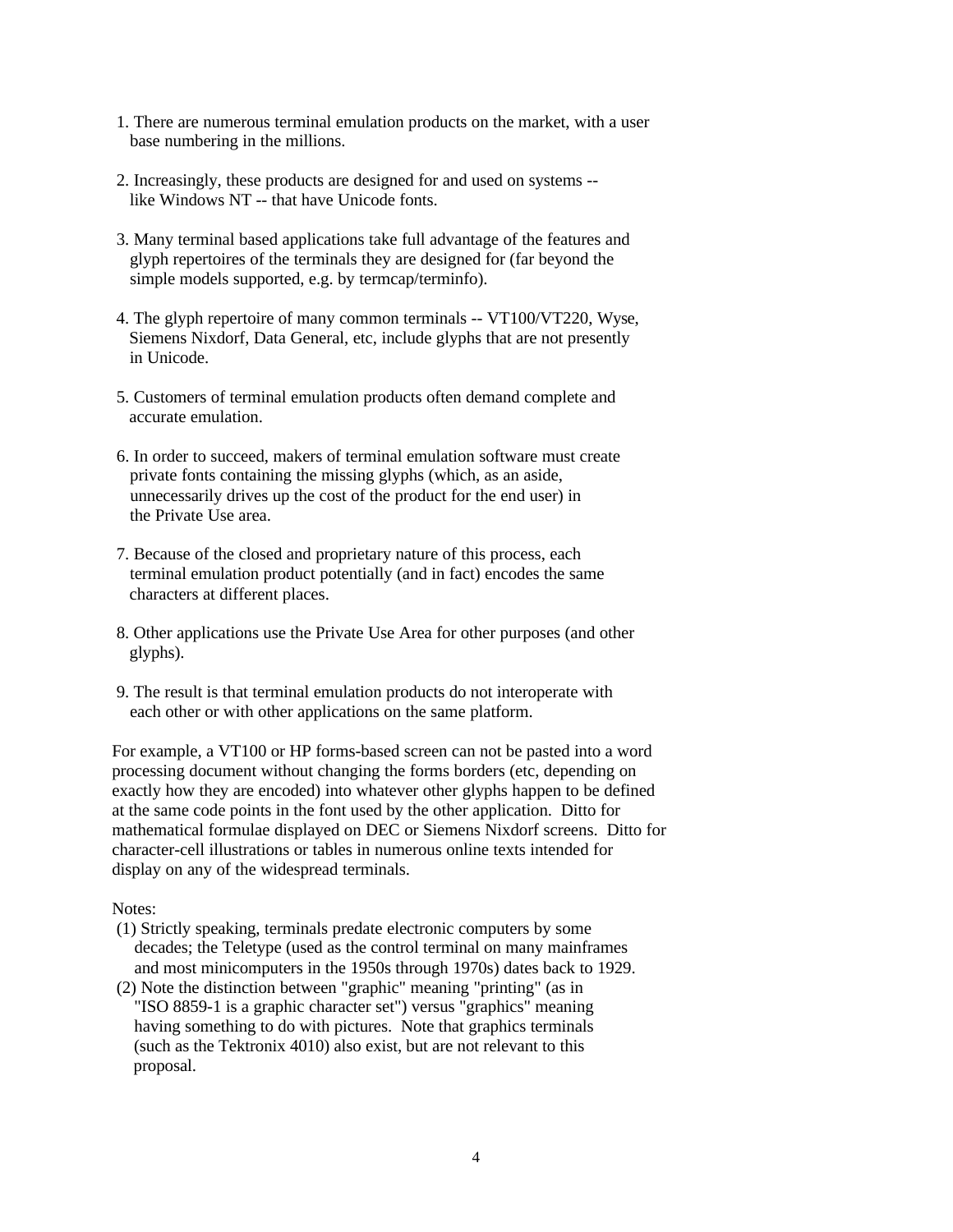## 2. SCOPE

This document represents a survey of the following terminals:

 Data General D210,215,217,413,463 [2] Digital Equipment Corporation VT100 through VT520 [3-9] Heath / Zenith 19 [10] Hewlett Packard HP-2621 and HP-2648 [11,12] IBM 3164 and 3270 [15,16,27] Siemens Nixdorf 97801 [21] Televideo 922 and 965 [22,23] Wyse 60 and 370 [25,26]

as well as:

IBM PC code page 437 [14]

which is the basis for numerous PC-oriented so-called ANSI emulations.

2.1. Problems

Even within this fairly narrow scope, arriving at a sufficient set of character-cell terminal graphics for Unicode is complicated by the well-known problems that affect other preexisting character sets to varying degrees:

1. Lack of official names for the characters of some of the sets.

- 2. Lack of definitive, high-quality pictures of the glyphs in some cases.
- 3. Lack of descriptions of the purpose and intended use of the glyphs.
- 4. Lack of a current registration authority or owner in some cases.
- 5. Questions of unification of glyphs from different terminal makers.
- 6. End-user demand for specific characters or sets.

The issue of unification is complicated by the fact that some of the terminal graphics characters are designed to join at cell boundaries to form "pictures" (such as boxes or forms to be filled out) or large characters (such as big math symbols) spanning multiple rows and/or columns. The relationship of similar-looking glyphs for different terminals is difficult to determine -- e.g. exactly where does a line touch an edge, and at what angle, and does it make a difference?

The question of unification should be considered not only in the GUI environment but also for platforms where only one font is available -- a fixed-pitch "console" font -- and in "DOS"-like windows or fullscreen sessions, where only one fixed-pitch font may be used; this sort of environment is often host to terminal applications. Examples: a full-screen Windows NT session; the new Unicode-based Linux console driver and font.

Now suppose a particular terminal had a special glyph for "Superscript small Latin letter i". In the GUI environment, one would argue that the rendering software should change the size and baseline of the regular small "i" at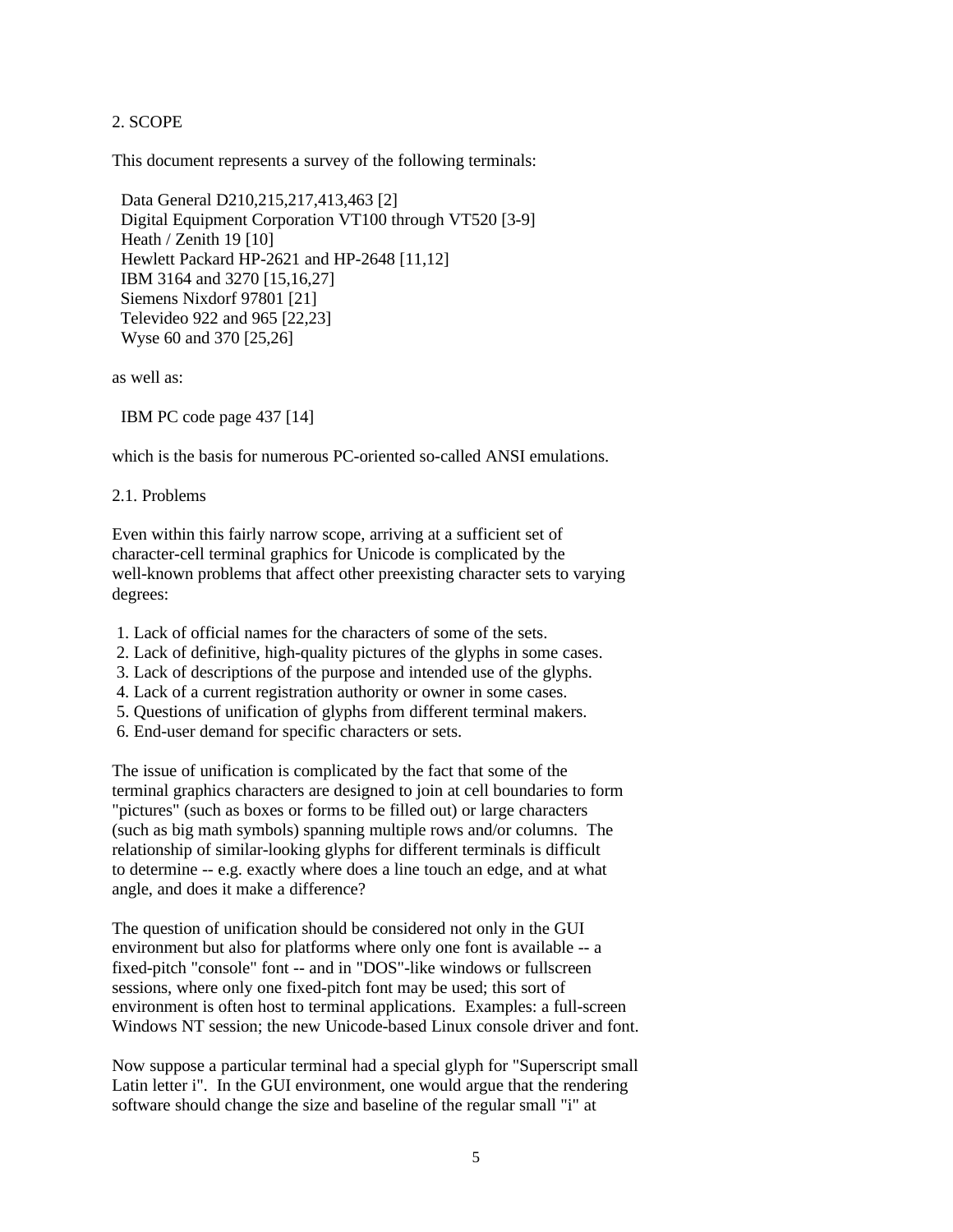U+0069 to achieve the desired effect, and therefore a new character would not be needed. But this could not be done in a fixed-pitch font, and thus a new character would be needed after all if the terminal were to be emulated accurately and the meaning of the display not be altered (is it "3i" or 3 to the ith power?).

2.2. What This Proposal Does Not Propose

This proposal does not require any action for well-known terminal presentation forms such as double-high and/or double-wide characters, bold, blinking, inverse, italic, underlining, color, etc, since these are not encoding issues. In particular, no special code points are needed for double-high or double-wide characters, such as those seen on the DEC VT100 family of terminals, nor for compressed characters as seen on Data General and DEC terminals.

This proposal also does not cover true graphics terminals, such as Tektronix vector graphics units, DEC ReGIS or Sixel graphics, BBN Bitgraph, etc, since these graphics regimes are not character-cell based.

No attempt was made to account for the many Viewdata, Videotex, Minitel, NAPLPS, or other mosaic graphics character sets. These should be tackled, if at all, by someone who knows something about them.

Note that the graphic characters listed in this proposal rarely, if ever, appear on keyboard key labels. In general, these characters are never typed, not even on real terminals, but are displayed when the terminal is commanded into a special mode by the host; for example, with ISO 2022 [17] character-set designation and invocation escape sequences.

# 2.2. Related Proposals

This proposal contains only glyphs that appear on the screens of popular terminals during normal modes of operation, and not during debugging or "show invisibles" modes.

Terminals as well as special-purpose data monitors and protocol analyzers include debugging capabilities to allow otherwise invisible, illegal, or unknown characters to be displayed visually, either mnemonically (e.g. by control-character abbreviation) or in hexadecimal. Glyphs for these purposes are proposed separately in documents entitled "ADDITIONAL CONTROL PICTURES FOR UNICODE" and "HEX BYTE PICTURES FOR UNICODE".

# 3. ORGANIZATION

The following character categories are presented in sections 5 through 7:

3270 Terminal Operator Status Indicators

 These glyphs are shown on IBM 3270 terminal [15] Operator Information Area. Section 5.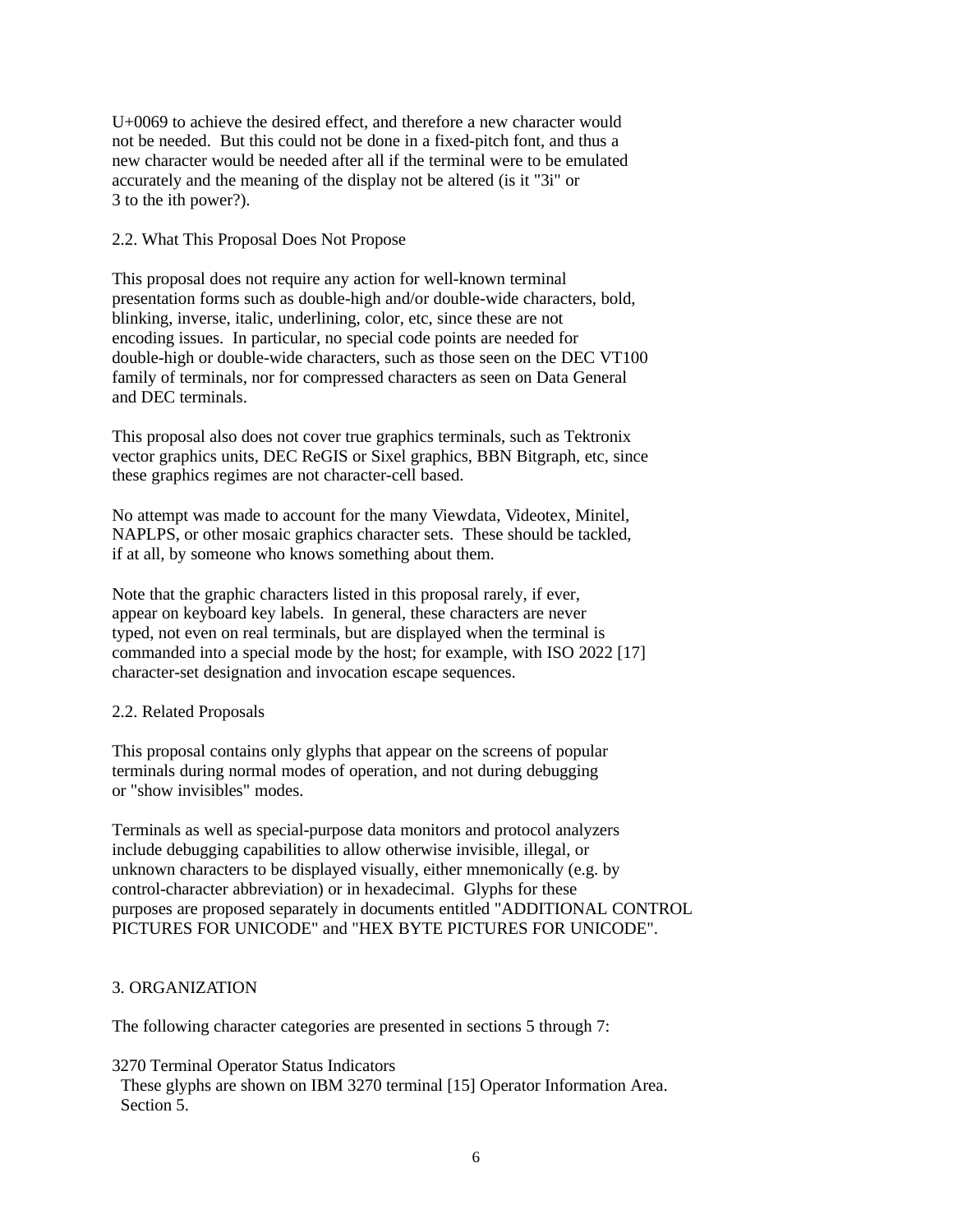Math Symbols

 Although most math symbols found on terminals are already in Unicode, certain terminal-based applications rely on the ability to construct large symbols (integral and summation signs, braces, brackets) from smaller character-cell-sized pieces. This category also can apply to mathematical typesetting systems such as TeX [30]. Section 6.

Line, Box, and Block Drawing

 Used for data entry, transaction processing, forms filling, etc, in markets ranging from car rental and airline reservations, to 911 operators, to medical information systems, to online library catalogs. Although Unicode does include a basic set (mainly those as U+2500), some others are missing. Section 7.

3.1. Temporary Reference Code Assignments

The characters proposed in this document are assigned temporary Unicode values from the Private Use area, strictly for reference within (or to) this document only. Final values should be assigned outside of the Private Use range. The temporary allocations are:

| E080-E086 3270 Status Symbols  |    | 8 |
|--------------------------------|----|---|
| E0A0-E0BF Math Symbols         | 19 |   |
| EODO-EOEF Line and Box Drawing | 32 |   |

For a total of 59 positions. Obviously the final counts, code values, and block allocations, including reserved positions, are likely to change as this proposal evolves.

# 3.2. Character Properties

All new characters proposed in this document should be precomposed, since no terminals (with the exception of certain APL and ALA terminals) are capable of composing characters on the fly from nonspacing diacritics or by overstriking. All proposed characters have Combining Class 0 (but note that some of the corresponding glyphs are designed to "combine" (connect) with other glyphs in adjacent display cells).

All new characters proposed in this document that are approved should be defined in the Basic Multilingual Plane (Plane 0), since otherwise they would be of no use in operating systems such as Windows 95, which dominates the market and which does not and never will support the "astral planes."

No "Letter" characters are proposed, therefore none of the proposed additions has the Case property. All proposed characters are "Other Neutrals" (ON) as to directionality, since they fall into the "Punctuation, Symbols" category [24,Table 4-4]. None of the proposed characters has the Numeric Value Property.

Some of the proposed box-drawing and math-technical characters have the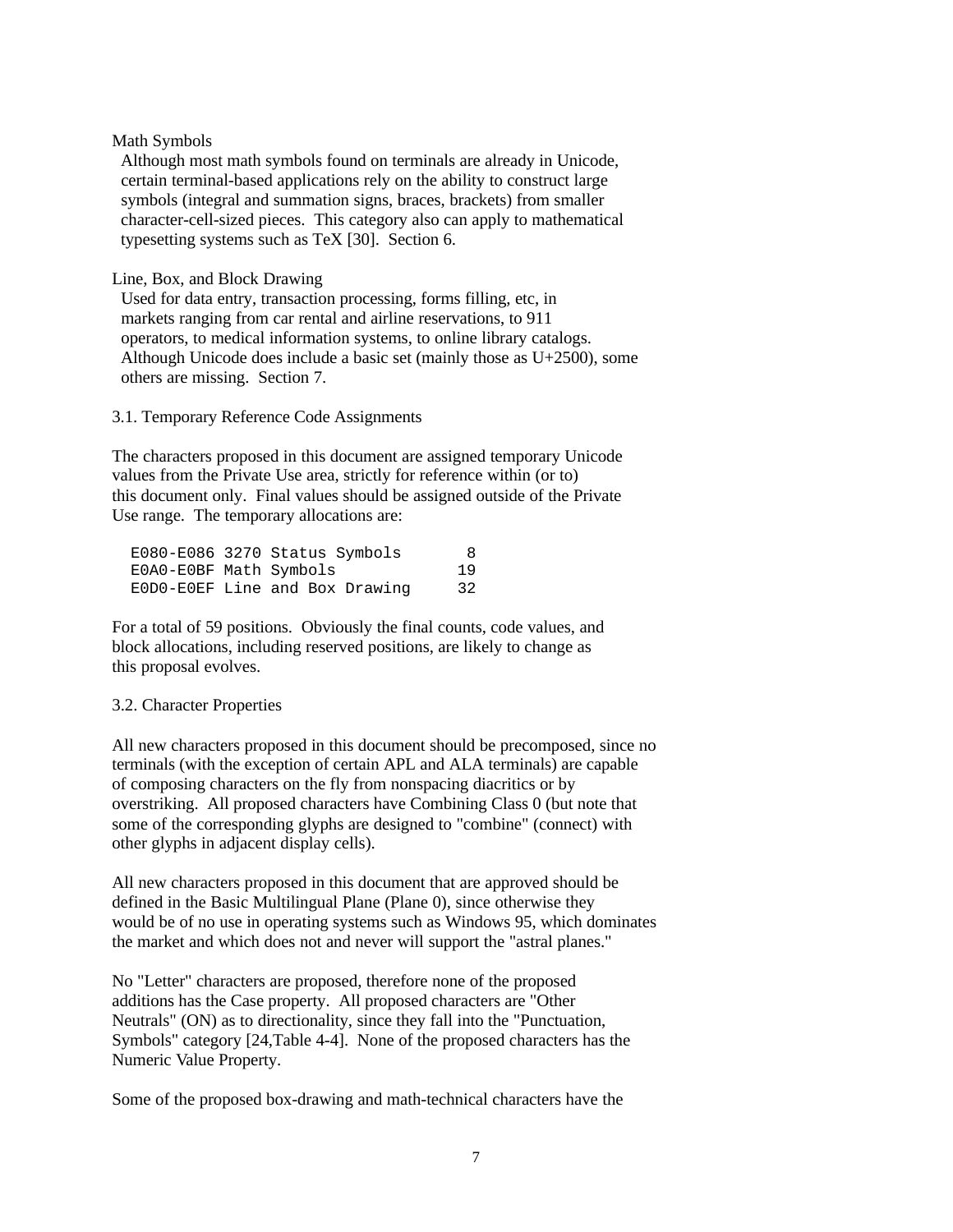Mirrored Property; this should be rather obvious when its name or description contains the word "left", or "right".

I would venture that the proposed math symbols (Section 6) would have the Mathematical Property, including the extensible ones, since the current Integral Top and Bottom at U+2320, U+2321 have this property [24, Section 1.9].

Summary: The characters in this proposal should have the following properties:

```
 Case: No
 Combining Class: 0
 Combining Jamo: No
 Directionality: Other Neutral (ON)
 Jamo Short Name: No
 Numeric Value: No
 Private Use: No
Surrogate:
Surrogate: No<br>Mirrored: No, except where noted in Section 6.
Mathematical: Those in Section 6, Yes; others, No.
```
4. (DELETED)

(This section moved to a separate proposal.)

## 5. 3270 TERMINAL OPERATOR STATUS INDICATORS

The IBM 3270 terminal shows a variety of unique glyphs in its Operator Information Area [15, Figure A-4]. Although they are not encoded in any IBM known character set, or assigned IBM Graphic Character Global Identifiers (GCGIDs) in [29, as updated], they nevertheless appear on the screen, and are therefore required for accurate terminal emulation. These glyphs are listed in Table 5.1 and illustrated in Exhibit [H1].

Table 5.1: 3270 Terminal Operator Status Indicators

```
 Code Description
 E080 Human stick figure (1)
 E081 Human stick figure in box
 E082 Clock at 6:10 (or 2:30) (1)
 E083 White rectangle with stroke (2)
 E084 Black rectangle with stroke (3)
 E085 Lighting with stroke (4)
 E086 Security key (5)
 E087 Black and White Right-Pointing Triangles (6)
```
Notes:

(0)  $0 =$  Combining Class 0; N = Neutral directionality;

 (1) Human stick figures are also found in several other terminal character sets, such as SNI Facet [21]. A clock (but with the hands at 3:00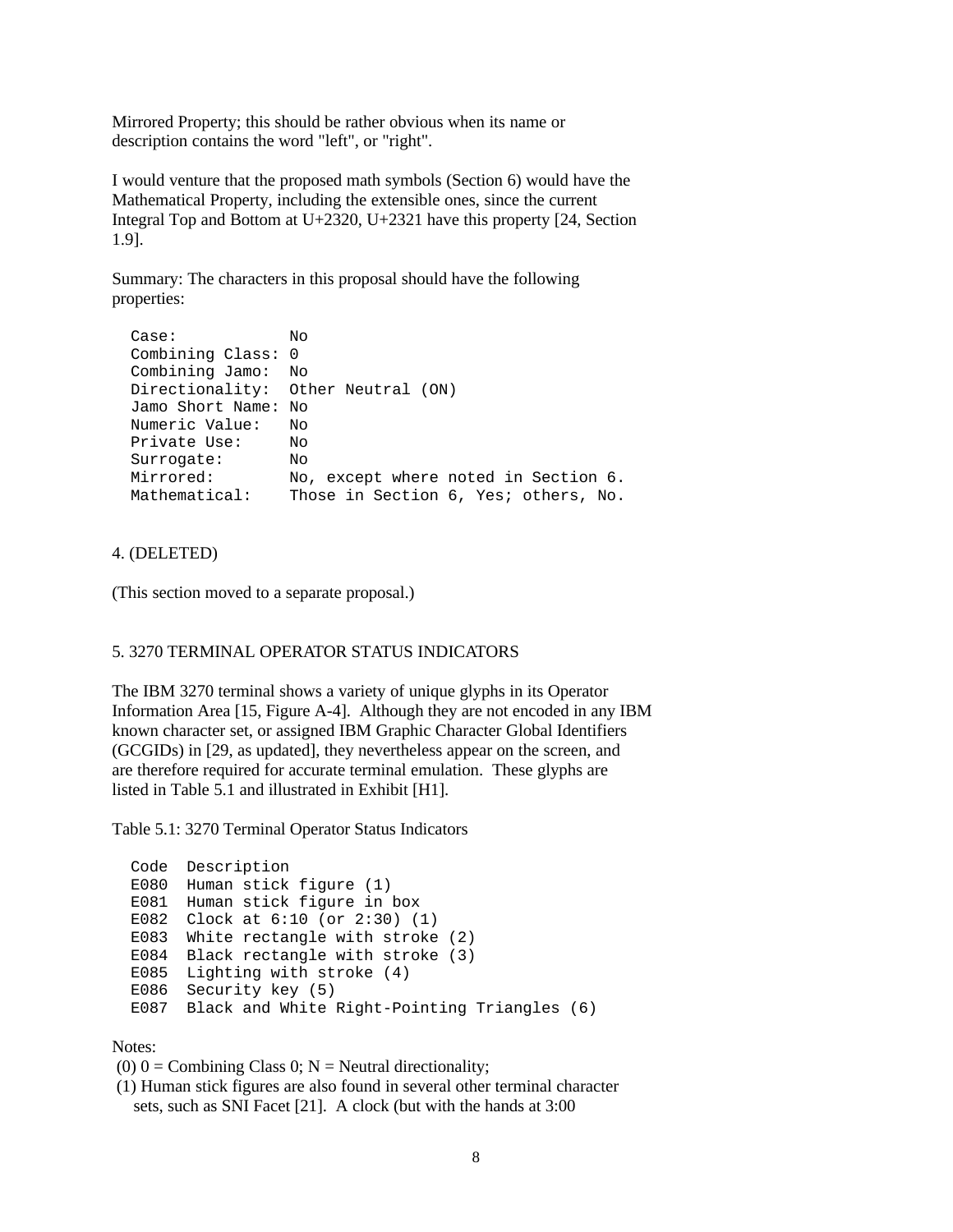rather than 6:10) is also found in SNI Klammern [E2].

- (2) A rectangle like the one at U+25AD with an oblique stroke through it. Note that "white" and "black" are used in the sense of the Unicode standard, and do not imply any particular colors or measure of goodness.
- (3) A rectangle like the one at U+25AC with an oblique stroke through it.
- (4) A horizontal lightning symbol with an oblique stroke through it.
- (5) A picture of a key (indicating the keyboard is locked). Reportedly, other proposals include similar glyphs for related, but different, purposes, such as a Shift Lock indicator. Care should be taken not to unify the IBM Security Key (a simple key) with other such symbols, such as padlocks with or without keys in them.
- (6) Like  $U+25B8$  and  $U+25B9$  in the same cell, arranged horizontally, left to right, like a double right-pointing arrowhead, used as a supplementary indicator.

In many cases, black and/or white rectangles (U+25AD, U+25AC, U+E083, U+E084) are connected with a centered horizontal line such as the one at U+2500; two rectangles connected this way generally symbolize a 3270 terminal with a printer attached. Figure 5.1 shows an example; also see Exhibit [H1]. The font designer must ensure that a sequence: rectangle, line, rectangle, results in a pair of connected rectangles.

Figure 5.1: Connected Rectangles

 +--------+ +--------+ | |------| | +--------+ +--------+

Summary: 8 new characters, E080-E087

#### Status:

 Needed for proper emulation of IBM 3270 screens. This block of characters is separate and distinct from, and independent of, all other blocks in this proposal.

### 6. MATH SYMBOLS

Unicode has a generous supply of math symbols, and no doubt more are in the works. And of course it also includes the Latin, Greek, Fraktur, Hebrew, and other letters used in mathematical notation.

However, terminal emulators also need special glyphs designed to be joined together in adjacent character cells, vertically or horizontally, to form large math symbols such as integrals, summation signs, braces, or brackets, such as the integral top and bottom that already exist at U+2320 and U+2321. Several other single-cell characters are also missing, including the small radical sign from the DEC Technical character set.

Extensible math characters also appear in the TeX Standard Extension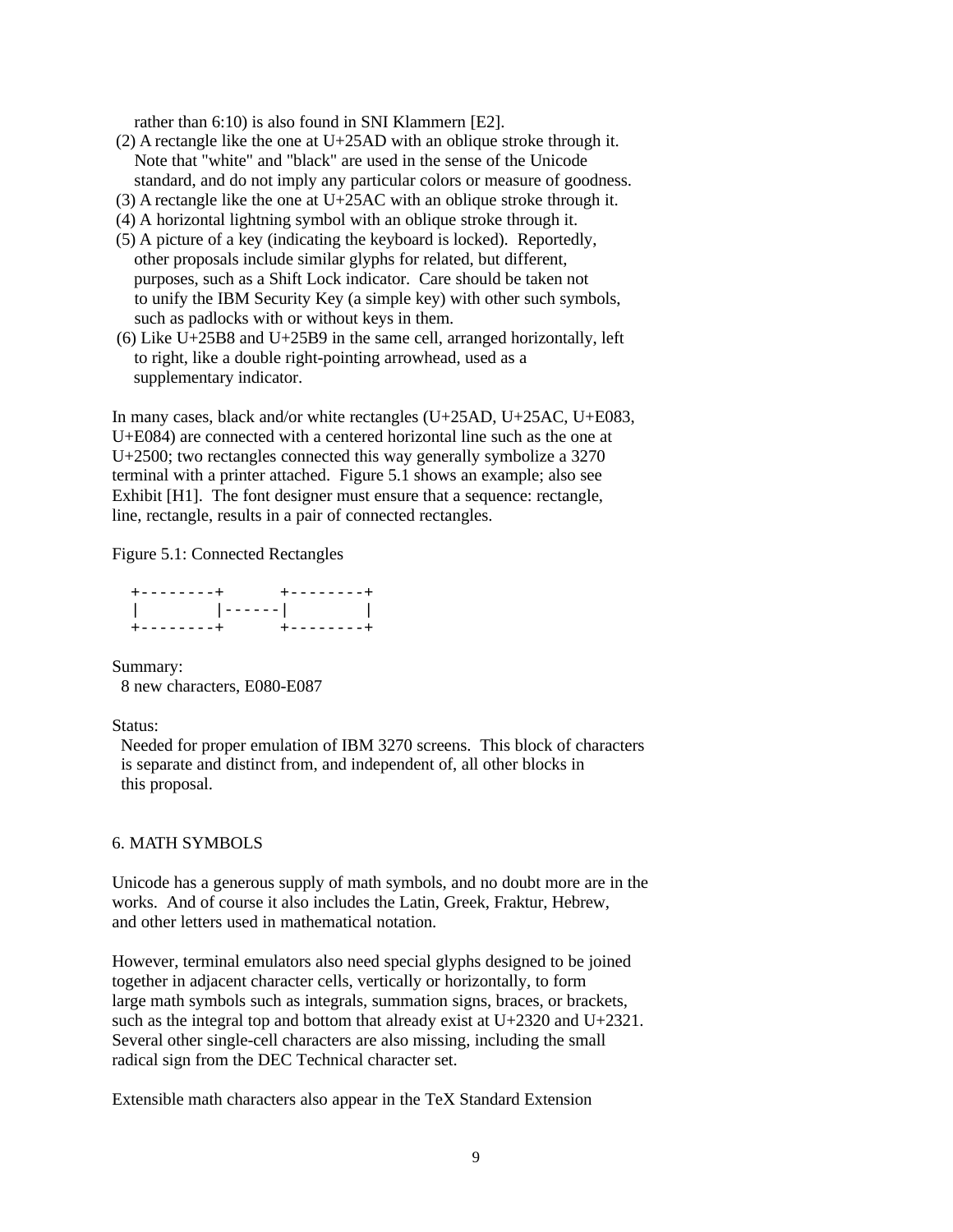Font [30,p.175], and in the widely used Apple Symbol font, also used in Adobe PostScript.

Table 6.1 lists the needed characters, along with suggested temporary codes for them. At least one real terminal reference is shown for each character, in column/row notation, and/or an IBM Graphic Character Global Identifier (GCGID) [14]. All characters in this table have the Mathematical Property; those marked by "\*" also have the Mirrored Property.

Legend:

 SB = Square Bracket  $UL = Upper$  Left  $LL = Lower Left$  $UR = Upper Right$  $LR = Lower Right$ 

Table 6.1: Math Symbols for Terminals

| Code       | Description                                                  | Reference                        |
|------------|--------------------------------------------------------------|----------------------------------|
| $*$ E0A0   | Extensible left brace middle                                 | DEC Tech 02/15 (1)               |
| $*$ $E0A1$ | Extensible left parenthesis bottom                           | DEC Tech 02/12, IBM SS210000     |
| $*$ EOA2   | Extensible left parenthesis top DEC Tech 02/11, IBM SS200000 |                                  |
| $*$ E0A3   | Extensible left SB bottom                                    | DEC Tech 02/08                   |
| $*$ EOA4   | Extensible left SB top                                       | DEC Tech $02/07$                 |
| $*$ EOA5   | Extensible right brace middle                                | DEC Tech 03/00 (1)               |
| $*$ E0A6   | Extensible UR or LL brace section                            | IBM SS240000                     |
| $*$ E0A7   | Extensible LR or UL brace section                            | IBM SS250000                     |
| $*$ E0A8   | Extensible right parenthesis bottom                          | DEC Tech 02/14, IBM SS230000     |
| * E0A9     | Extensible right parenthesis top                             | DEC Tech 02/13, IBM SS220000     |
| $*$ EOAA   | Extensible right SB bottom                                   | DEC Tech $02/10$                 |
| $*$ EOAB   | Extensible right SB top                                      | DEC Tech 02/08                   |
| E0AC       | Summation symbol bottom                                      | DEC Tech 03/02, DG Math 01/09(2) |
| E0AD       | Summation symbol top                                         | DEC Tech 03/01, DG Math 01/08(2) |
| $*$ EOAE   | Right ceiling corner                                         | DEC Tech 03/05                   |
| $*$ EOAF   | Right floor corner                                           | DEC Tech 03/06                   |
| E0B0       | Radical symbol, small                                        | DEC Tech 00/01                   |
| E0B1       | Radical symbol with stroke                                   | DG Math 01/13                    |
| EOB2       | Superscript Latin small letter i                             | SNI Math 03/00                   |

References:

 DEC Tech = Digital Equipment Corporation Technical Character Set [C2], VT320 and later. SNI Math = Siemens Nixdorf Mathematisch [E5], SNI 97801.

SNI IBM = Siemens Nixdorf IBM [E4], SNI 97801.

DG Math = Data General Word-Processing, Greek, and Math Character Set [D2]

IBM = IBM Graphic Character Global Identifier (GCGID) [14]

### Notes:

(1) Also found in the Microsoft and Apple/Adobe Symbol fonts.

(2) Also GCGID SS280000 and SS29000.

Summary: 24 new characters, E0A0-E0B7.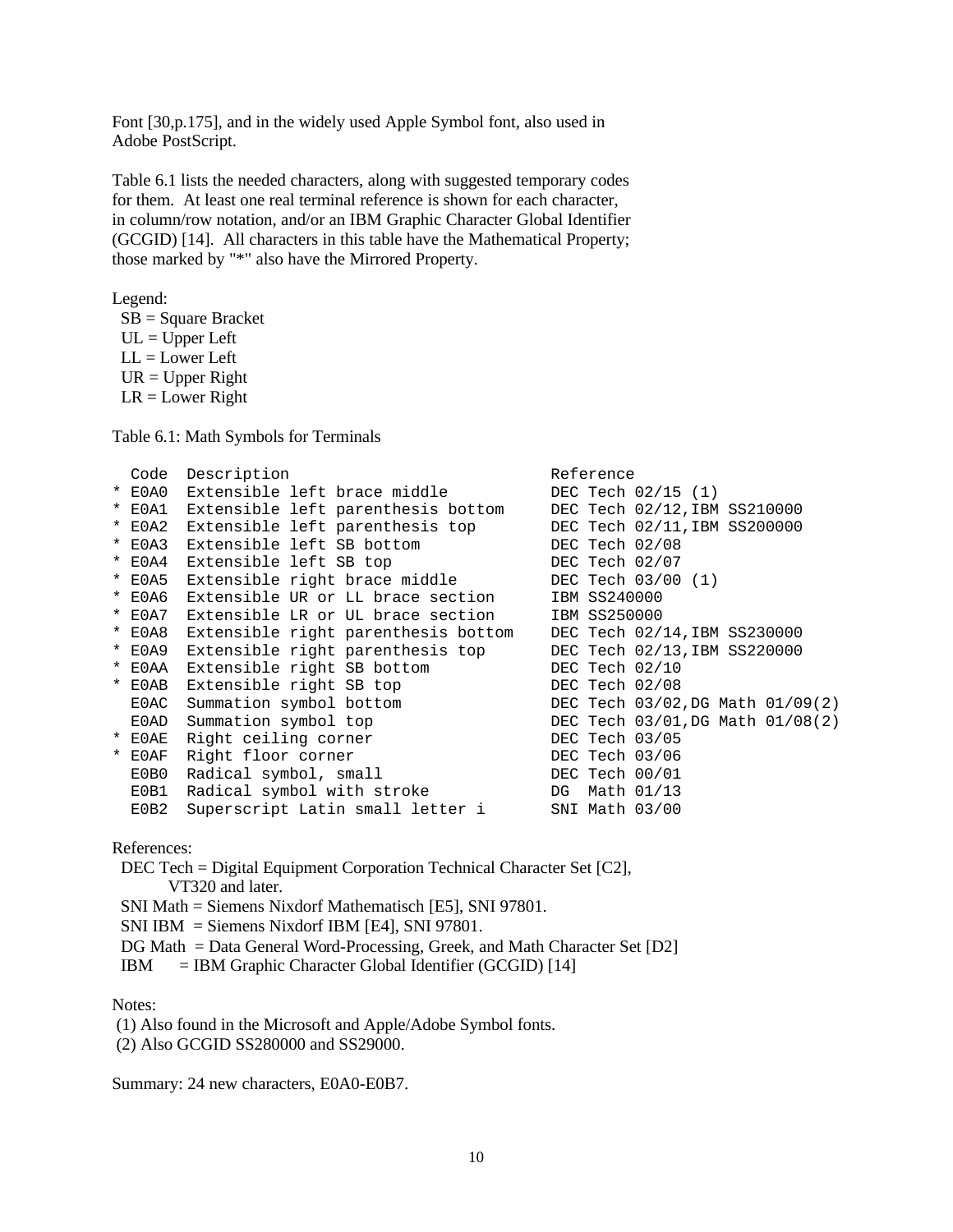## Status:

 These symbols are needed for accurate emulation of DEC, DG, SNI and other terminals, and very likely also by mathematical typesetting systems. This block of characters is separate and distinct from, and independent of, all other blocks in this proposal.

# 7. LINE, BOX, AND BLOCK CHARACTERS

A particular need addressed by this proposal is the continued ability to support (sometimes mission-critical) terminal-based forms-filling applications that also require entry and display of international characters, as terminals are replaced by PCs. So far, Unicode has provided the international characters, but not necessarily all the needed character-cell based forms-drawing capabilities.

Some terminals have vertical and horizontal lines that are not centered within the character cell, and currently not found in Unicode. Others have black rectangles or other shapes not found in the U+2580 block.

Table 7.1 lists the additional line, box, and block characters needed to emulate the target terminals.

Abbreviations:

- $V = V$ ertical
- $H =$ Horizontal
- $L = Left$
- $R = Right$
- $LL = Lower Left$
- $LR = Lower Right$
- $UL = Upper Left$
- $UR = Upper Right$

Terminology:

Quadrant

 A black rectangle filling one quarter of a cell, with one corner in the center and the opposite corner at a corner of the cell. So "Quadrant UL" is the upper left quadrant; "Quadrant UL and UR" is the top half of the cell (which happens to be coincident with U+2580 and so is not included here).

### Line

 Refers to a line that extends all the way to opposite edge(s) of a cell, designed to be joined to (a) line(s) in the adjacent cell(s).

# Bar

Refers to a horizontal line that does not touch any cell edges.

### Wedge

Refers to a character cell with a diagonal line connecting opposite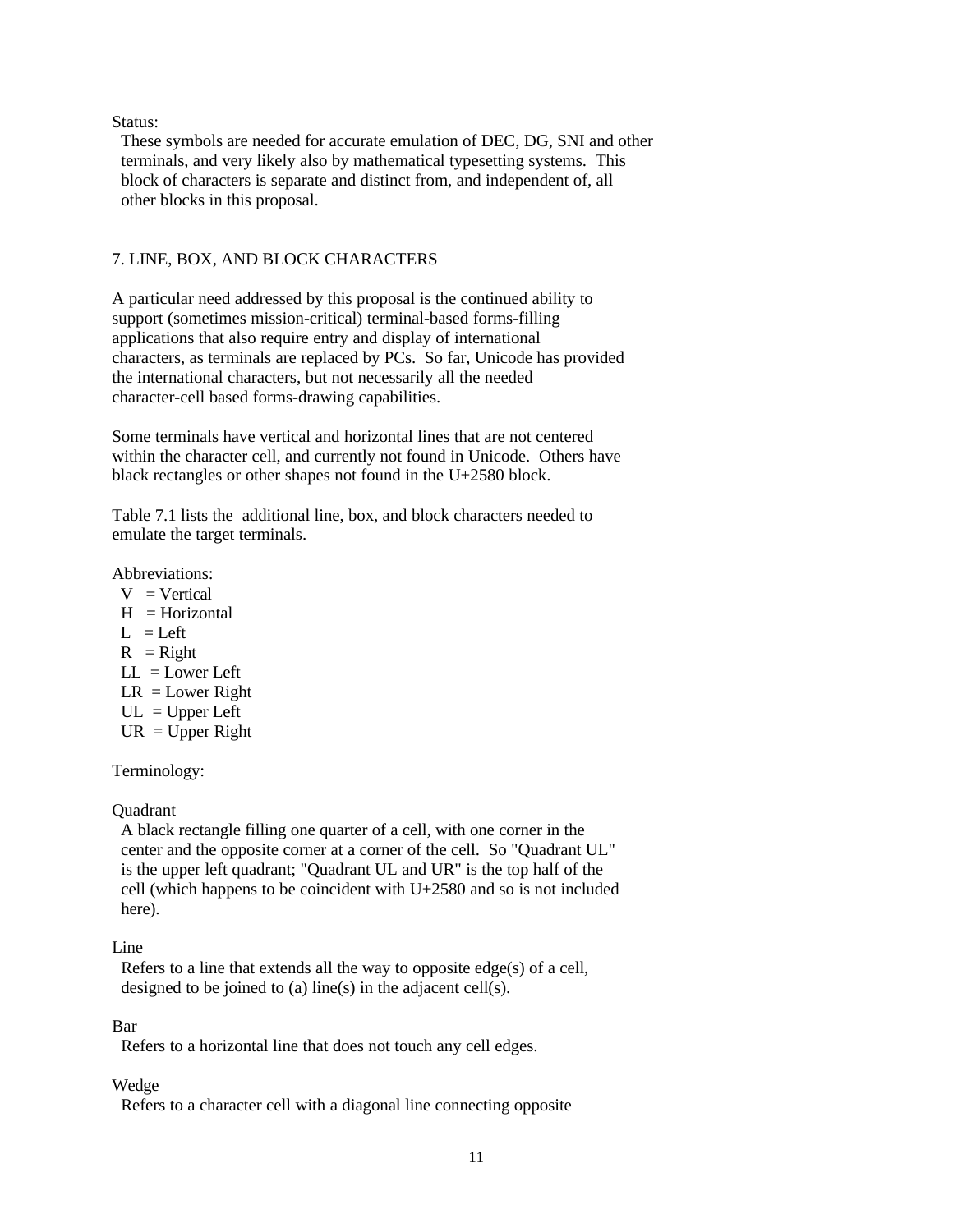corners, dividing it into two triangles; one black, the other white; the wedge is the black part. Thus an UL Wedge is similar to U+25E9, except it fills the entire character cell.

Framus

 (Pick a better word!) is a shape composed of two triangles with their points meeting at the center of the cell to form an X with bars across the top and bottom, closing the open ends. A black framus has the two triangles filled in; a white one is in outline form. A framus with center bar has a horizontal line through the center of the cell.

Figure 7.1: "Framus" Glyphs

| White<br>*******     | Black<br>******* | With Bar<br>******* |
|----------------------|------------------|---------------------|
| $^\star$<br>$^\star$ | *****            | $\star$<br>$^\star$ |
| $\star$ $\star$      | $***$            | $\star$<br>$\star$  |
| $\star$              | $\star$          | *********           |
| $\star$<br>$\star$   | $***$            | $\star$ $\star$     |
| $\star$<br>$\star$   | *****            | $\star$<br>$\star$  |
| *******              | *******          | *******             |

Table 7.1: Additional Line, Box, and Block Characters

| Code | Description                                    | References                                 |
|------|------------------------------------------------|--------------------------------------------|
|      | EODO L V box line, extensible                  | H19 07/12 (1)                              |
| E0D1 | R V box line, extensible                       | $H19$ 07/13 (1)                            |
| EOD2 | UL Wedge                                       | H19 07/02, IBM SF870000                    |
| EOD3 | UR Wedge                                       | H19 05/14, IBM SF860000                    |
| EOD4 | LL Wedge                                       | <b>IBM SF850000</b>                        |
| E0D5 | LR Wedge                                       | IBM SF840000                               |
| E0D6 | H line - Scan 1                                | DSG 06/15, H19 07/10, WG3 05/00, TVI 09/00 |
| E0D7 | H line - Scan 3                                | DSG 07/00, Wyse ANSI 01/01, WG3 05/00      |
| EOD8 | H line - Scan 5                                | DSG 07/01, Wyse ANSI 02/02 (2)             |
| E0D9 | H line - Scan 7                                | DSG 07/02, Wyse ANSI 01/03, WG3 05/01      |
| E0DA | H line - Scan 9                                | DSG 07/03, H19 07/11, WG3 05/01, TVI 09/01 |
| E0DB | Quadrant LL                                    | H19 06/13, WG3 05/05, TVI 09/05            |
| E0DC | Ouadrant LR                                    | H19 06/12, WG3 05/04, TVI 09/04            |
| E0DD | Quadrant UL                                    | H19 06/14, WG3 05/06, TVI 09/06            |
| E0DE | Quadrant UL and LL and LR                      | WG3 05/11, TVI 09/11                       |
| E0DF | Ouadrant UL and LR                             | H19 06/10 (3)                              |
| E0E0 | Quadrant UL and UR and LL WG3 05/12, TVI 09/12 |                                            |
| E0E1 | Quadrant UL and UR and LR                      | WG3 05/13, TVI 09/13                       |
| E0E2 | Ouadrant UR                                    | H19 111, WG3 83, TVI 09/03                 |
| E0E3 | Quadrant UR and LL (for completeness)          |                                            |
| E0E4 | Quadrant UR and LL and LR WG3 05/14, TVI 09/14 |                                            |
| E0E5 | Full black diamond                             | TVI 09/02 (4)                              |
| E0E6 | Black framus                                   | DGM 06/08                                  |
| E0E7 | Black framus + H center bar DGM 06/09          |                                            |
| E0E8 | White framus                                   | DGM 06/10                                  |
| E0E9 | White framus + H center bar DGM $06/11$        |                                            |
| E0EA | R & L arrow to V center bar DGM 03/13          |                                            |
| E0EB | Up arrow to H center line DGL 02/12            |                                            |
| E0EC | R arrow to V center line                       | DGL 02/13                                  |
| E0ED | L arrow to V center line                       | DGL 02/14                                  |
|      |                                                |                                            |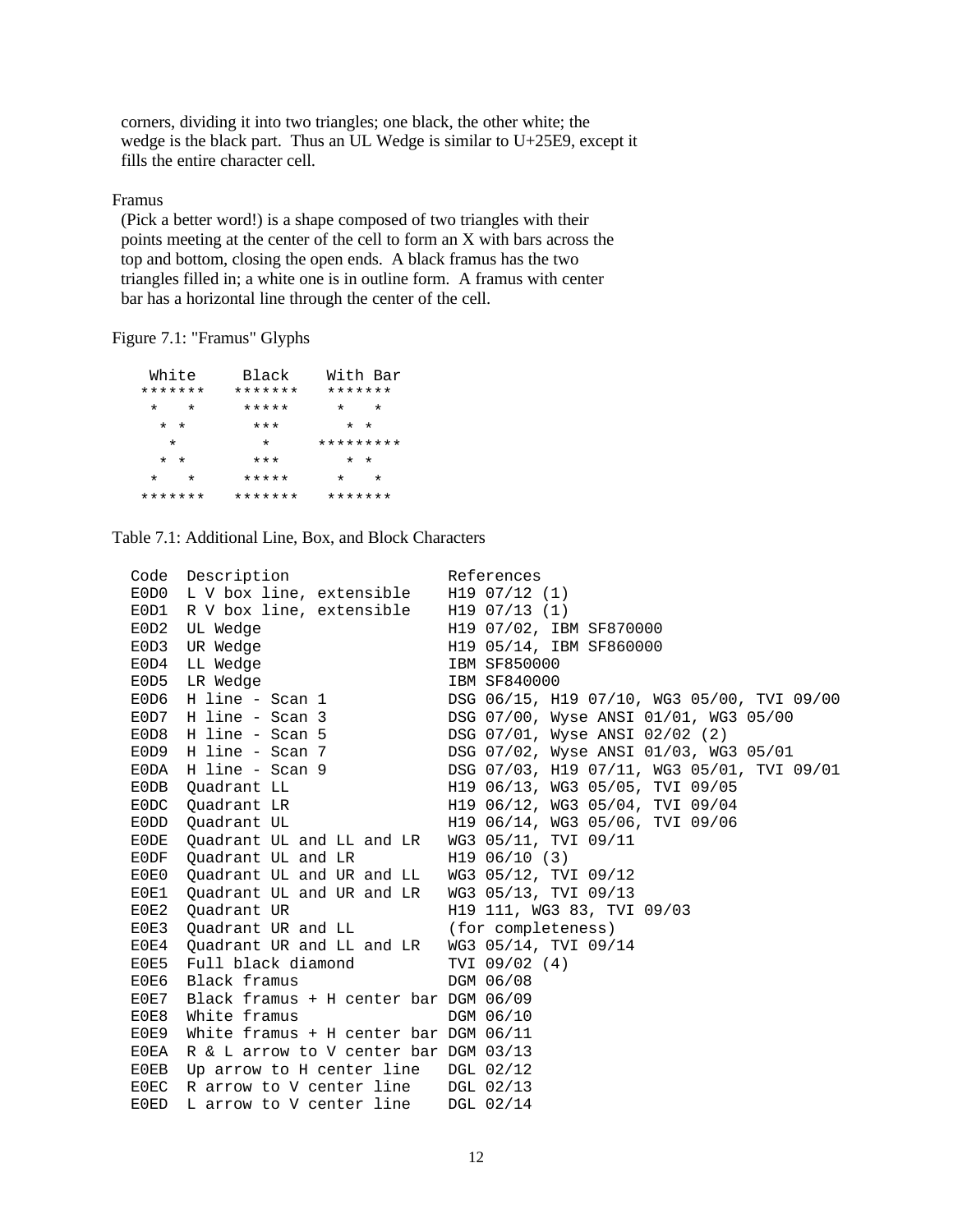E0EE Down arrow to H center line DGL 02/12 E0EF Box drawing double dash H DGL 03/12 (5)

References:

 DGM = Data General Word-Processing, Greek, and Math Character Set [D2] DGL = Data General Line Drawing Character Set [D3]  $DSG = The DEC Special Graphics Character Set [A3]$  $H19$  = The Heath/Zenith 19 Graphics Character Set [L1] WG3 = The Wyse Graphics 3 Character Set [F2] TVI = The Televideo 965 Multinational Character Set [23] IBM = Graphic Character Global Identifier (GCGID) [14] Wyse ANSI = Wyse 60 "Standard ANSI", "UK ANSI", and "ANSI Graphics" [F3]

Notes:

- (1) The vertical box lines are near, but not touching, the left and right edges of the cell, respectively, and are two pixels thick on the H19 screen. Similar to IBM GCID SF640000 and SF650000, respectively.
- (2) A centered horizontal line is already in Unicode U+2500, but this one might need to be encoded separately if the existing one does not mesh well with other line and box characters (which is not known, since no semantics are stated for it).
- (3) Only on Zenith models, not original Heathkits.
- (4) Full black diamond, with points touching midpoint of each cell wall.
- (5) Similar to U+2504 but double rather than triple.

Also note that Quadrants UL+UR, UR+LR, LL+LR, UL+LL (half blocks) are already encoded at Unicode block U+2580.

Summary:

32 New glyphs, Range E0D0 to E0EF.

Status:

 These symbols are needed for accurate emulation of DEC, DG, SNI, Heath, Wyse, Televideo, and other terminals. This block of characters is separate and distinct from, and independent of, all other blocks in this proposal.

# 8. UNFINISHED BUSINESS

The selection of characters presented in this draft is far from comprehensive. Hundreds of other terminals from the past 30+ years are likely to have glyphs or entire character sets covered neither here nor in Unicode, and these might or might not be important in some application somewhere. Readers of this draft are invited, therefore, to suggest any needed additions, bearing in mind that Unicode code space is not unlimited.

Several character sets found in the references consulted are ignored here, fully or in part, due to lack of motivation (nobody has ever asked us, in our role of terminal emulator maker, to support them). Obviously these, and any other missing sets (such as the many Videotex/Viewdata/etc mosaic sets),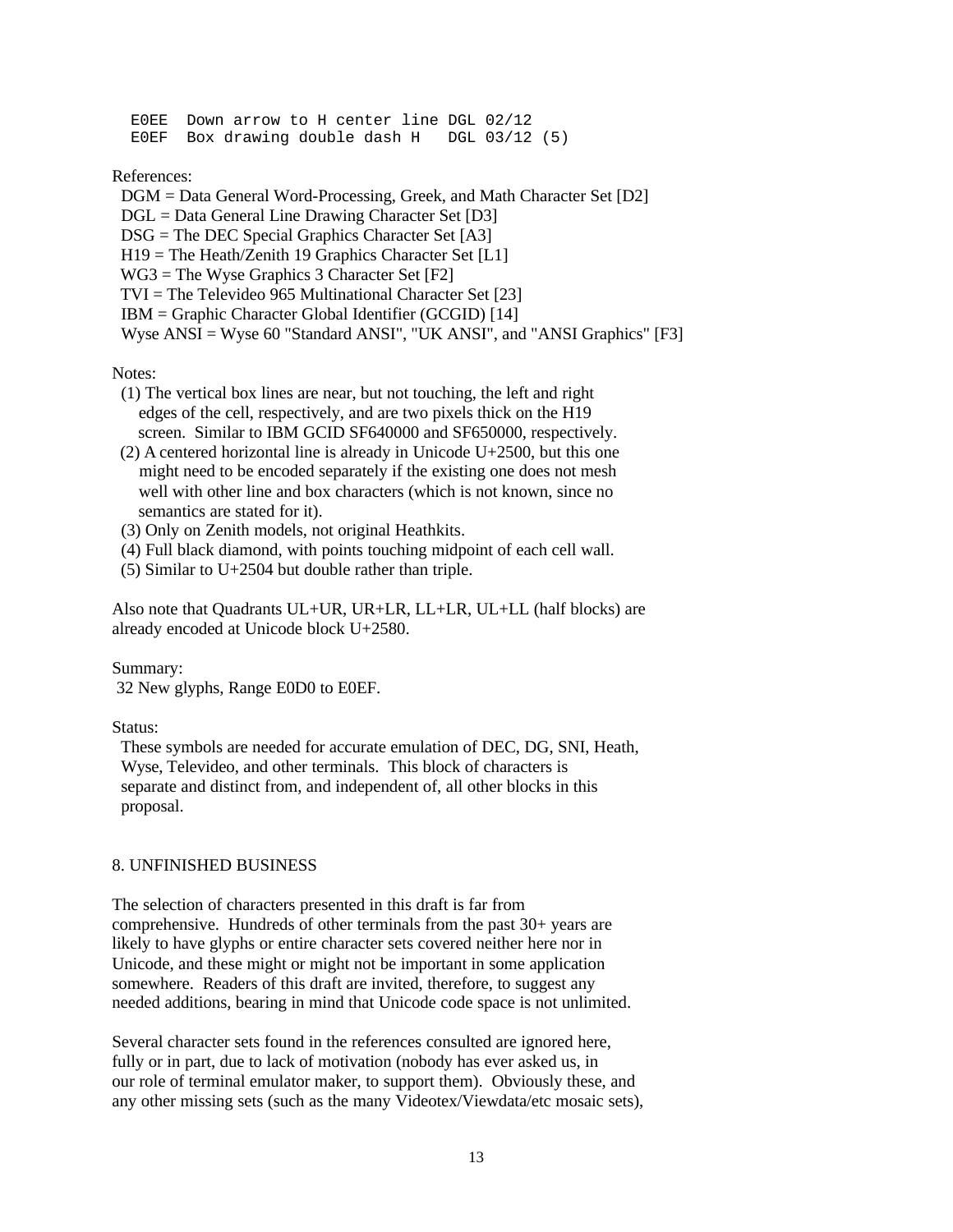can be considered if there is a demand.

Siemens Nixdorf Facet [E3]

 A set of 95 mosaic graphics, but not resembling any of the ISO Videotex mosaic sets; difficult to describe.

Hewlett Packard Line Drawing

 Mostly coincident with Unicode box-drawing set at U+2500, but with a handful of unique characters, such as single-to-triple box intersections, single-to-double intersections with wide spacing, etc. These should be mappable to existing U+25xx glyphs without causing riots in the streets.

Hewlett Packard Big Character Pieces

 Thick line segments specially designed for drawing large digits and letters, used on the HP-2648.

#### 9. SUMMARY OF PROPOSED NEW CHARACTERS

If all the proposed new characters are added to the UCS, this will enable terminal emulators to fully handle at least the following terminal character sets, which were not previously covered in full:

 DEC Technical (VT320 and later) DEC Special Graphics (VT100 and later) Data General Word-Processing, Greek, and Math Data General Line Drawing (1) Heath/Zenith 19 Graphics Hewlett Packard 2621 and HPTERM Siemens Nixdorf's "IBM" set (plus parts of its Klammern and Facet sets) Televideo Multinational Wyse Graphics 3 (Graphics 1 and 2 were already covered) Wyse "Standard ANSI", "UK ANSI", and "ANSI Graphics"

Notes:

 (1) Except the DG logo character, which, like other corporate logos, is off limits.

Terminals supporting these character sets are numerous indeed. An incomplete list includes: DEC VT100, VT102, VT220/240, VT320/330/340, VT420, VT520/525; Data General 210, 215, 217, 413, and 463; the Heath / Zenith 19; the Perkin Elmer 550 and 1100; and numerous Televideo and Wyse models.

The new characters proposed in this document are listed in Table 10.1.

Table 9.1: Census of New Characters

 Code Description E080 Human stick figure E081 Human stick figure in box E082 Clock at 6:10 (or 1:30)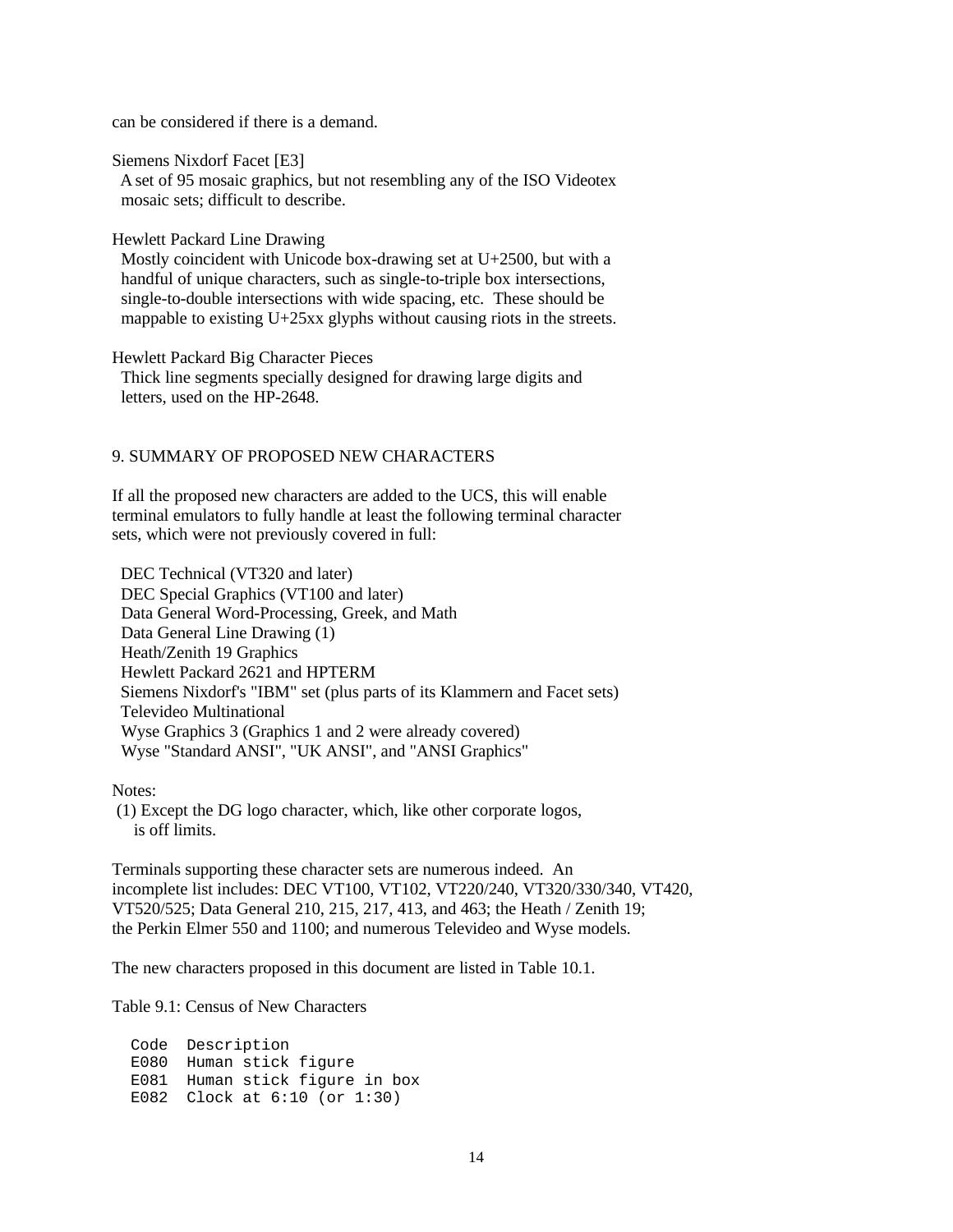E083 White rectangle with stroke E084 Black rectangle with stroke E085 Lighting with stroke E086 Security key E087 Black and White Right-Pointing Triangles E0A0 Extensible left brace middle E0A1 Extensible left parenthesis bottom E0A2 Extensible left parenthesis top E0A3 Extensible left SB bottom E0A4 Extensible left SB top E0A5 Extensible right brace middle E0A6 Extensible UR or LL brace section E0A7 Extensible LR or UL brace section E0A8 Extensible right parenthesis bottom E0A9 Extensible right parenthesis top E0AA Extensible right SB bottom E0AB Extensible right SB top E0AC Summation symbol bottom E0AD Summation symbol top E0AE Right ceiling corner E0AF Right floor corner E0B0 Radical symbol, small E0B1 Radical symbol with stroke E0B2 Superscript Latin small letter i E0D0 L V box line, extensible E0D1 R V box line, extensible E0D2 UL Wedge E0D3 UR Wedge E0D4 LL Wedge E0D5 LR Wedge E0D6 H line - Scan 1 E0D7 H line - Scan 3 E0D8 H line - Scan 5 E0D9 H line - Scan 7 E0DA H line - Scan 9 E0DB Quadrant LL E0DC Quadrant LR E0DD Quadrant UL E0DE Quadrant UL and LL and LR E0DF Quadrant UL and LR E0E0 Quadrant UL and UR and LL E0E1 Quadrant UL and UR and LR E0E2 Quadrant UR E0E3 Quadrant UR and LL E0E4 Quadrant UR and LL and LR E0E5 Full black diamond E0E6 Black framus E0E7 Black framus + H center bar E0E8 White framus E0E9 White framus + H center bar E0EA R & L arrow to V center bar E0EB Up arrow to H center line E0EC R arrow to V center line E0ED L arrow to V center line E0EE Down arrow to H center line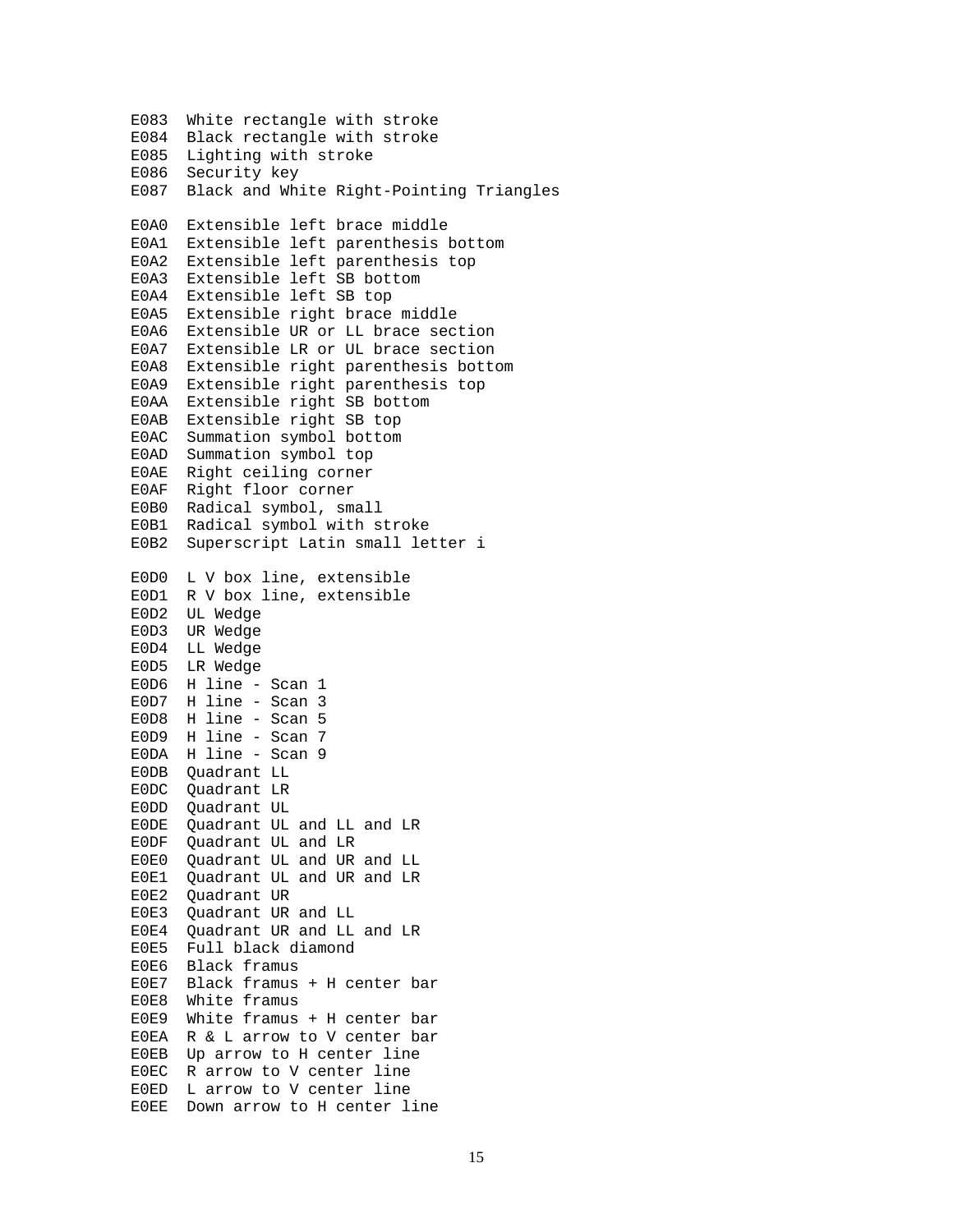E0EF Box drawing double dash H

Summary:

| 3270 Symbols:   | 8  |
|-----------------|----|
| Math Symbols:   | 19 |
| Line/Box/Block: | 32 |

Total: 59

#### 10. REFERENCES

- [1] American National Standards Institute, ANSI X3.4-1986, Code for Information Interchange (ASCII), 1986.
- [2] Data General, Programming the Display Terminal: Models D217, D413, and D463, Westboro, MA, 1991.
- [3] Digital Equipment Corporation, VT100 User Guide, EK-VT100-UG-002, Maynard, MA, 1979.
- [4] Digital Equipment Corporation, VT102 Video Terminal User Guide, EK-VT102-UG-003, Maynard, MA, 1982.
- [5] Digital Equipment Corporation, VT220 Owner's Manual, EK-VT220-UG-003, Maynard, MA, 1984.
- [6] Digital Equipment Corporation, VT220 Series Programmer Reference Manual, EK-VT240-RM-002, Maynard, MA, 1984.
- [7] Digital Equipment Corporation, VT330/VT340 Programmer Reference Manual, Volume 1: Text Programming, ED-VT3XX-TP-002, Maynard, MA, 1988.
- [8] Digital Equipment Corporation, Installing and Using the VT420 Video Terminal EK-VT420-UG.002, Maynard, MA, 1988.
- [9] Digital Equipment Corporation, VT520/VT525 Video Terminal Programmer Inforamtion, EK-VT520-RM.A01, Maynard, MA, 1994.
- [10] Heathkit Manual for the Video Terminal Model H19, The Heath Company, Benton Harbor, MI, 1979.
- [11] Hewlett Packard 2621A/P Interactive Terminal Owner's Manual, 1978.
- [12] Hewlett Packard 2648A Graphics Terminal Reference Manual, 1977.
- [13] IBM System/360 Principles of Operation, GA22-6821-8, Poughkeepsie, NY, 1970.
- [14] IBM National Language Design Guide, Volume 2: National Language Support Reference Manual, 4th Edition, SE09-8002-03, North York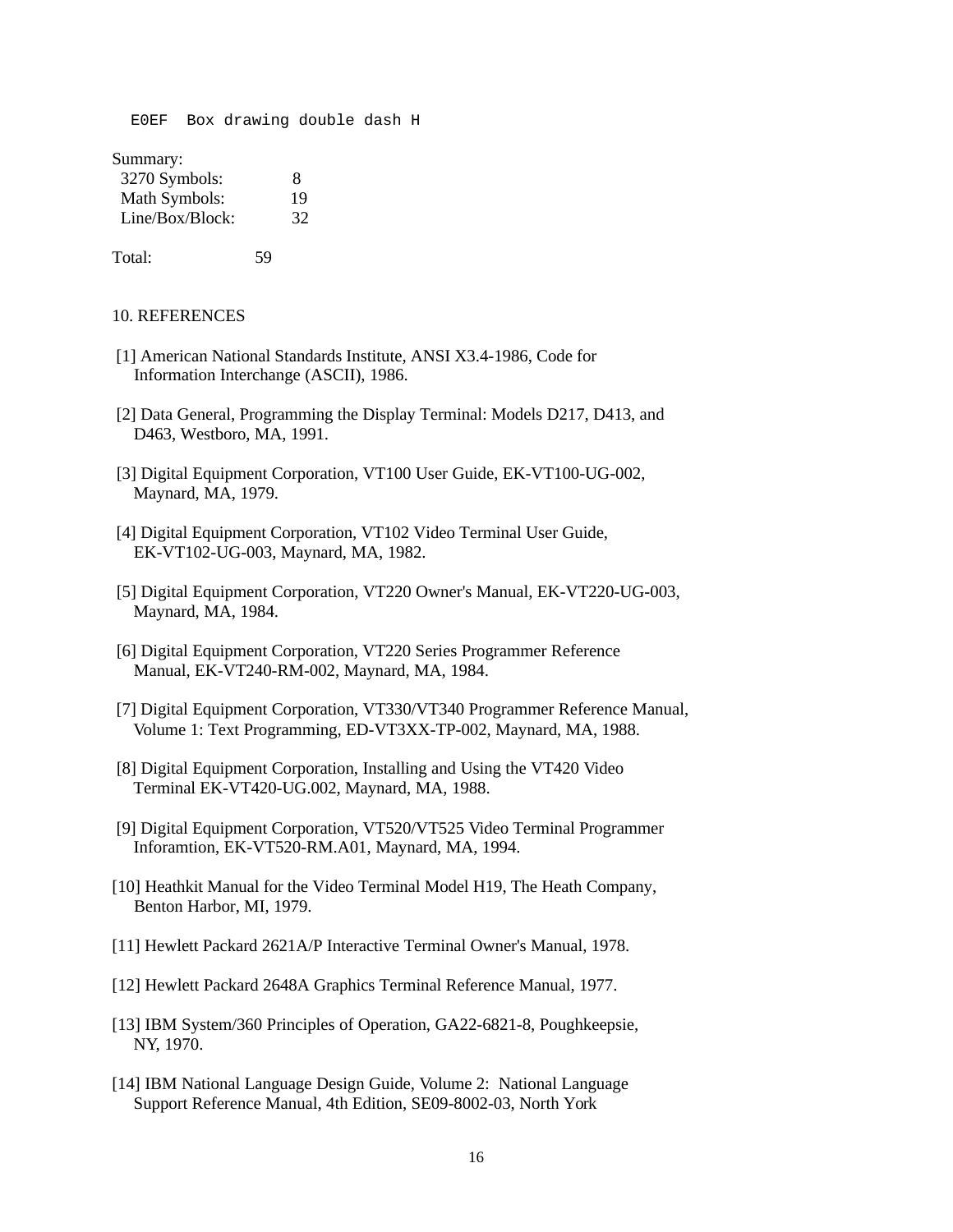ON, 1994.

- [15] IBM 3270 Information Display System, Component Description, GA27-2749-10, 1980.
- [16] IBM 3164 ASCII Color Display Station Description, GA18-2317-1, 1986.
- [17] ISO International Standard 2022, Information processing -- ISO 7-bit and 8-bit coded character sets -- Code extension techniques, Third Edition, Geneva, 1986.
- [18] ISO/IEC International Standard 6429, Information technology --Control functions for coded character sets, Third Edition, Geneva, 1992.
- [19] ISO/IEC 10646-1, International Standard 10646, Information Processing -- Multiple-Octet Coded Character Set, 1993-now.
- [20] Perkin Elmer Model 1100 User's Manual, Randolph, NJ, 1978.
- [21] Siemens Nixdorf, Bildschirmeinheit 97801-5xx Schnittstellen, Benutzerhandbuch, München, 1991.
- [22] Televideo 922 Video Terminal Display Operator's Manual, Sunnyvale, CA, 1984.
- [23] Televideo 965 Video Terminal Display Operator's Manual, Sunnyvale, CA, 1988.
- [24] The Unicode Standard, Version 2.0, Addison-Wesley Developers Press, 1996.
- [25] Wyse WY-60 Programmer's Guide, Wyse Technology, San Jose, CA, 1987.
- [26] Wyse WY-370 Programmer's Guide, Wyse Technology, San Jose, CA, 1990.
- [27] IBM 3270 Information Display System, Data Stream Programmer's Reference, GA23-0059-06, 1991.
- [28] ISO International Register of Coded Characters to Be Used with Escape Sequences, European Computer Manufacturers Association (ECMA), Geneva, 1985-present.
- [29] IBM Character Data Representation Architecture, Level 1 Registry, IBM Canada Ltd., National Language Technical Centre, Ontario, SC09-1391-00, 1990 (superseded by: IBM Character Data Representation Architecture, Registration and Registry, IBM Canada Ltd., Toronto, SC09-2190-00, 1995).
- [30] Knuth, Donald, "TeX and METAFONT, New Directions in Typesetting", American Mathematical Society / Digital Press, Bedford MA, 1979.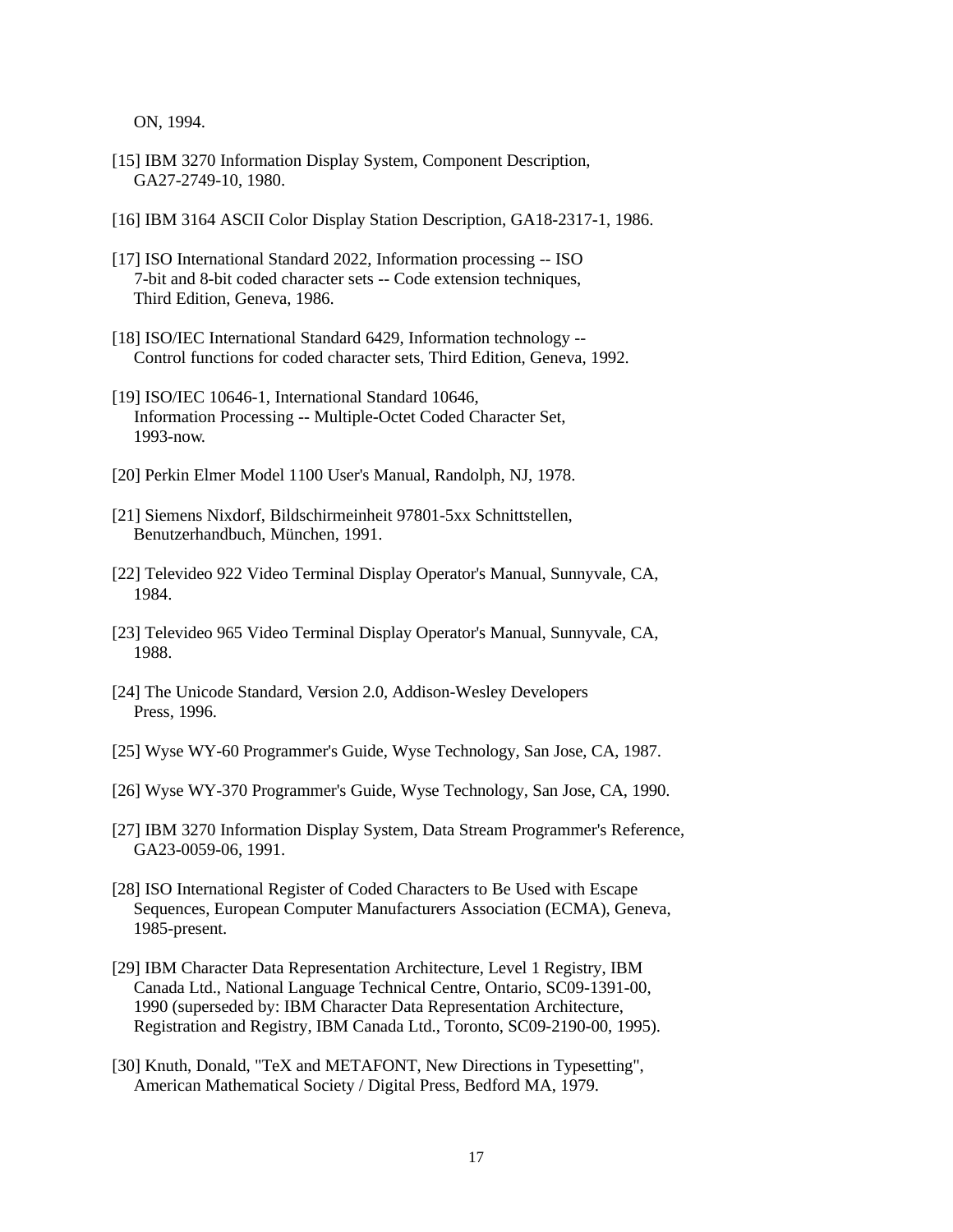- [31] Apple Computer Corporation, Inside Macintosh, 1984.
- [32] HDS-3200 Terminal Series Owner's Manual, Philadelphia PA, 1987.
- [33] Zenith Data Systems Video Terminal Z-19-CN Operation Manual, Saint Joseph, MI, 1981.
- [34] Interview 30A/40A Operator's Field Reference Guide, Atlantic Research Corporation, ATLC-107-919-101, Alexandria, VA, 1982.

# 11. EXHIBITS

The following exhibits, available only on paper, are reproduced from the terminal manuals indicated by the numeric reference number. Each exhibit is 1 page unless otherwise indicated.

- [A1] VT220 Display Controls Font (Left Half) [5].
- [A2] VT220 Display Controls Font (Right Half) [5].
- [A3] VT220 DEC Special Graphics Character Set [5].
- [B1] VT320 Display Controls Font (Left Half) [7].
- [B2] VT320 Display Controls Font (Right Half) [7].
- [C1] VT420 Display Controls Font (Both Halves) [8].
- [C2] VT420 DEC Technical Character Set [8].
- [C3] HDS-3200 DEC Technical Character Set [32].
- [D1] Data General US ASCII Character Set [2].
- [D2] Data General Word-Processing, Greek, and Math Character Set [2].
- [D3] Data General Line Drawing Character Set [2].
- [D4] Data General Special Graphics Character Set [2].
- [D5] Data General VT Multinational Character Set [2].
- [D6] Data General VT Special Graphics Character Set [2].
- [D7] Data General ISO 8859/1.2 Character Set [2].
- [E1] Siemens Nixdorf 97801 ISO 8859-1 Character Set [21].
- [E2] Siemens Nixdorf 97801 Klammern (Brackets) Character Set [21].